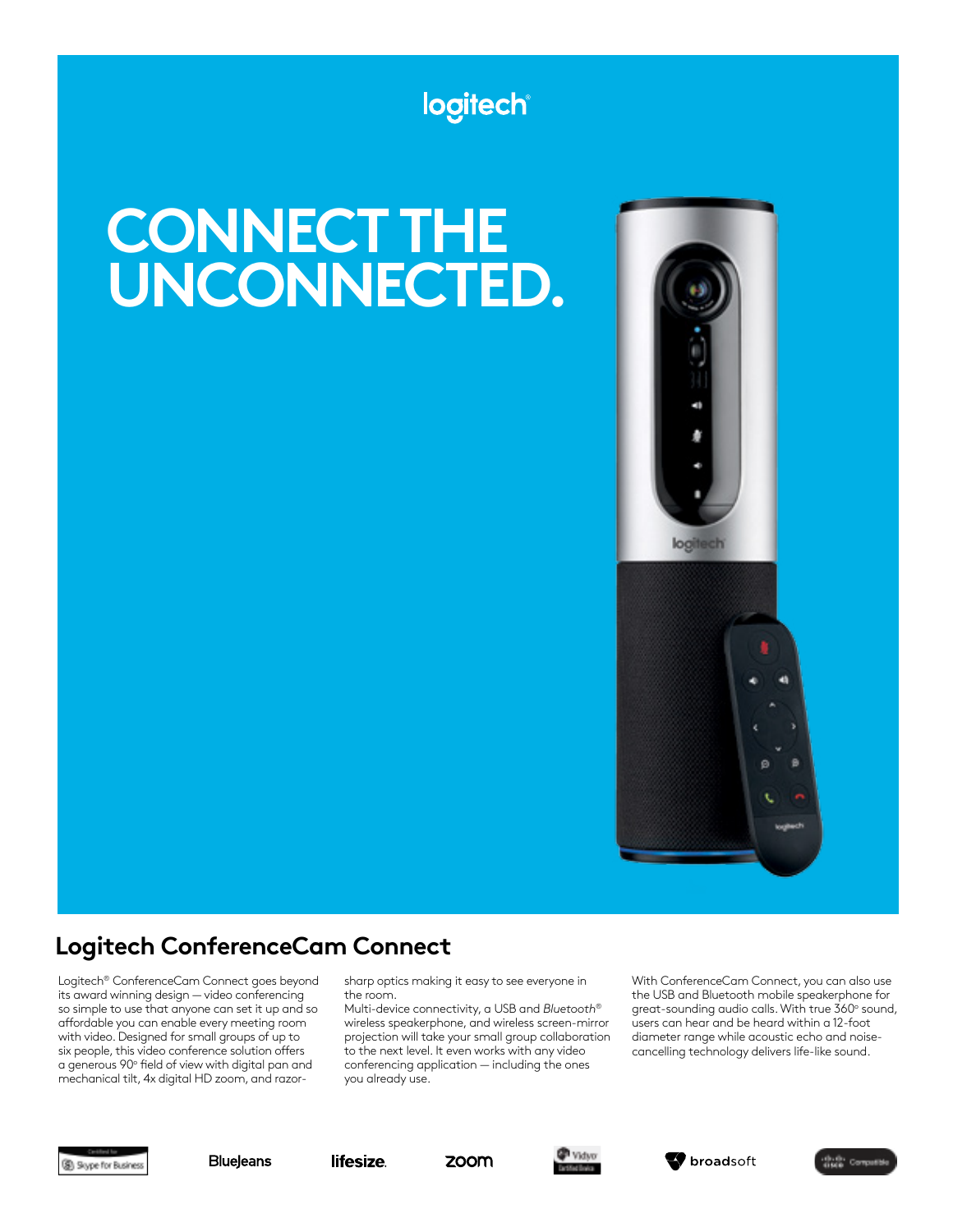### **Logitech ConferenceCam Connect**



### **FEATURE SPOTLIGHT**

### **Portable All-in-One Design**

Sleek, easy to carry, and a snap to set up and use to expand the collaborative potential of the anywhere workplace.

### **Perfect for Small Workgroups**

Optimized for teams of 1-6, experience HD 1080p video, 360° sound, and wireless screen-mirror projection in virtually any workspace — and watch productivity soar.

### **See and Be Seen**

Automatically focus on people and objects for razorsharp resolution wherever the lens is pointed.

### **Multi-Device Connectivity**

Simply connect PC or Mac® to conduct life-like meetings within your own familiar computing environment, or use the convenience of wireless connectivity for screen mirroring and audio pairing from a compatible mobile device.\*

\* Compatible with Android™ and Windows® 8.1 – see specifications for requirements.

### **Interact with Everyone at the Table**

The 90° field of view with digital pan, tilt, and 4x digital zoom in Full HD is ideal for small group meetings.

### **Hear and Be Heard**

The acoustics are tuned to provide a quality experience so that users can hear and be heard within a 12-foot diameter range.

### **Conversations Sound Life-Like and Natural**

Acoustic echo and noise-cancelling technology makes it seem like conversations are happening in the same room.

### **USB Plug-and-Play Connectivity**

With no special software, training, or maintenance required, launching an enterprise-quality video conference has never been easier.

#### **Wireless Screen Mirroring**

Connect wirelessly to ConferenceCam to screen mirror presentations, spreadsheets, videos or Internet content from a mobile device to a TV screen.\*

\* Compatible with Android™ and Windows® 8.1 versions – see specifications for requirements.

### **H.264 UVC 1.5 with Scalable Video Coding (SVC)**

Frees up laptop bandwidth by putting video processing within the camera, resulting in a smoother video stream in applications like Skype® for Business.

### **Professional-Grade Certifications**

Certified for Skype for Business, and Cisco Jabber® and WebEx® compatible ensures an integrated experience with most business-grade video conferencing platforms.\*

\* See www.logitech.com/ciscocompatibility for the latest version.

### **Near Field Communication (NFC) Technology**

Pair mobile devices to ConferenceCam Connect by simply bringing them close together.\* \* With mobile devices equipped with NFC technology

### **Bluetooth Wireless Connectivity**

Quickly and easily create a connection between any Bluetooth device and the integrated speakerphone.

#### **Far-End Camera Control**

Operate camera pan, tilt and zoom functions of another Logitech ConferenceCam or Webcam C930e in the other location.\* \* Requires plug-in download

**Dockable Remote Control**

Easily operate camera pan/tilt/zoom and audio functions (call answer/end, volume, mute) during meetings.\* The remote covers the lens when the camera is not in use for added privacy.

\* With Skype® for Business, Skype™, and Cisco Jabber®

### **Works with Most Video Conference Applications**

Users are free to use the desktop video conferencing program of their choice.

### **Kensington Lock-Enabled**

The Kensington Security Slot offers a simple, built in security solution to help provide security from theft.

#### **Rechargeable Battery**

Flexibility to leave the power cord behind: run video calls/screen mirroring for up to 3 hours or use the speakerphone for up to 15 hours with a fully charged battery (chargeable via USB or AC power.)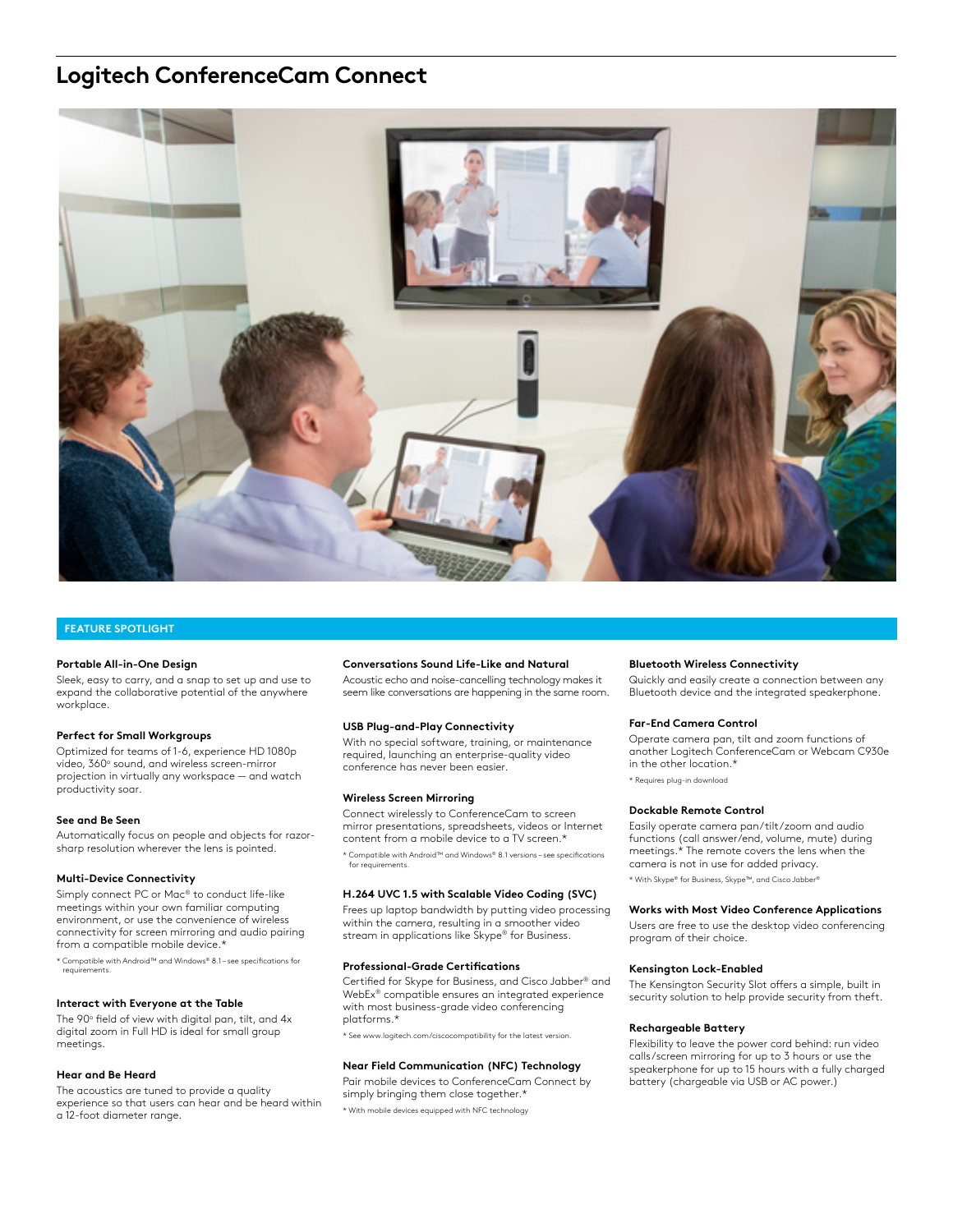### **Logitech ConferenceCam Connect**



### **ConferenceCam Connect Features**

#### 90° field of view With digital pan/tilt and mechanical tilt control.

### **360o audio with 12-foot diameter range**

The acoustics are tuned to provide a quality experience so that users can hear and be heard within a 12-foot diameter range.



**Omni-directional full duplex mics** Makes it seem like conversations are happening in the same room.

### **HDMI connector**

Connect the ConferenceCam through HDMI to a TV screen to wirelessly stream content from a mobile device.



### **TECH SPECIFICATIONS**

### **CAMERA**

Full HD 1080p video calling (up to 1920 x 1080 pixels); 720p HD video calling (up to 1280 x 720 pixels) with supported clients

H.264 UVC 1.5 with Scalable Video Coding (SVC)

Supports H.264 SVC 1080p for Skype for Business, along with optimizations for best call performance in single or multiparty HD video

90° field of view with autofocus

4X digital zoom in Full HD

Rightlight™ 2 Technology for clear image in various lighting environments (even low light)

Digital Pan, Tilt and Zoom from remote control or optional downloadable app

Mechanical tilt

Camera LED for active streaming indication

### **SPEAKERPHONE**

Integrated full duplex speakerphone with echo and noise cancellation

360° wideband audio with 12-foot diameter range

Bluetooth and NFC wireless technology

LEDs for speakerphone streaming, mute, hold, and Bluetooth wireless pairing

Controls for call answer/end, volume, mute

Microphones (Tx)

 Two omni-directional microphones supporting 12-ft diameter range

Frequency response: 100Hz – 16kHz

Sensitivity: -34dB +/-3dB

Distortion: <1% @ 1KHz at 65dB

Speakers (Rx)

Frequency response: 140Hz – 16KHz

Sensitivity: 89dBSPL +/-3dB at 1W/0.5M

Max output: 91.5dBSPL at 0.5M

Distortion: <5% from 200Hz

### **REMOTE CONTROL**

Dockable remote control for camera/speakerphone functions

10-foot range remote control

### **WIRELESS SCREEN MIRRORING AND CONNECTIVITY FEATURES**

Screen mirroring through Wi-Fi® connection to the device

Android™ or Windows® 8.1 compatibility for screen mirroring

HDMI connector for TV output

Rechargeable Battery supports up to 3 hours video conferencing or screen mirroring time; 15 hours for Bluetooth audio. Time to charge battery (from AC power, device idle): 3 hours

Battery rechargeable through AC Power or USB (not powered through USB)

6-foot detachable USB cable for PC or Mac-based video conferencing

Works with most video conferencing applications

Professional-grade certifications

Kensington Security Slot